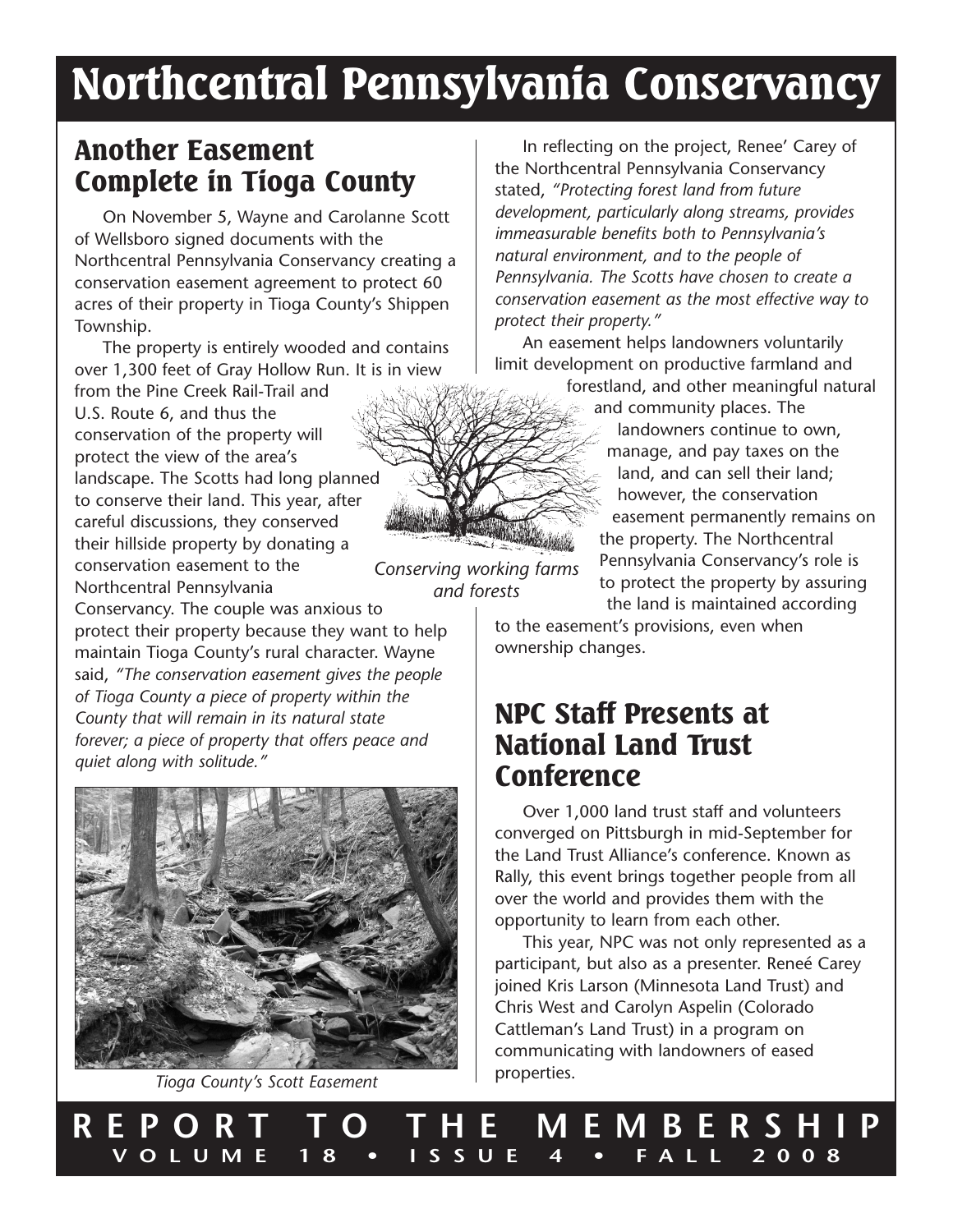### Byers Island Benefits from Eagle Scout Project

When NPC conveys a property to the Bureau of Forestry, our part of the project is done. But, this is where other community groups and individuals usually step in and begin a new phase. Byers Island is no different.

You may remember that NPC worked with PPL and the Bureau of Forestry to get Byers Island and several smaller islands into State ownership. Byers Island anchors a dam that is used to supply water for the power generation plant at Shamokin Dam. The Bureau of Forestry was interested in the islands because of the wildlife habitat they provide, and the opportunity to provide paddlers and boaters a place to take a break, and a safe way to portage around the dam.

When we conveyed the islands to the Bureau of Forestry, our part was done, and the Bureau and Susquehanna River Trail Association started work on the improvements. The portage trail was on that list, but not the top item.

Enter Zach Herman of Mount Pleasant Mills. Zach is a Boy Scout with Trop 417 in Mount Pleasant Mills and was looking for an Eagle Scout project. The first project he started to plan for was to improve one of the campsites on the island. That didn't work out, and this past summer a drowning on the river highlighted the need for a portage trail around the dam.

So, Zach worked with the power generation company, the Bureau of Forestry, and the Susquehanna River Trail Association to get all the necessary approvals, get the volunteers lined up, and get the trail in place. It took Zach's work crew (including several other members of Troop 417 and their fathers) just a couple hours to get the 6-foot wide, 400-foot long trail cleared.

Thanks to Zach and the volunteers he organized for helping to fulfill the original "Byers Island vision!"

### West Branch Water Trail Update

Alice Trowbridge was asked to share her work on the West Branch Water Trail Stewardship and Conservation Plan at the statewide Greenway and Trails Summit in September. Alice was part of a session that focused on water trail work in Pennsylvania and joined Hannah Hardy (Pennsylvania Environmental Council) in giving people more information on what's underway. *Pulling of Tree Tubes in Montour County*

# Regional Dinner Wrap-Up

Every Fall NPC holds dinners in Lock Haven and Wellsboro to update community members on projects in their area. The dinners provide an opportunity for socializing, laughing, and eating!

This year, the Clinton County Dinner was held at Lock Haven University's Durrwachter Alumni Center. Wayne Laubscher (an NPC volunteer) provided a great overview of barn owls and the research being done on them. Wayne even had a couple of clips from Pennsylvania Outdoor Life, courtesy of Don Jacobs, to help people hear barn owls and watch a banding process.

At the Tioga County Dinner, Jack Fleckenstein, with the Potter County Conservation District, explained the various projects he's been working on with the Pennsylvania Fish and Boat Commission. Jack and numerous volunteers have been installing log and rock structures that both provide fish habitat and stabilize the stream banks. To prove the results, Jack shared some recent fish photos from his post-construction "sampling" work. Thank you to all the members who attended this year's events!

## What's in a Tree Tube?

This summer volunteers worked with Charlie Schwarz to maintain the CREP plantings NPC has in Montour County. Charlie and the group spent two days pulling tree tubes (and avoiding wasps) and weeds. The tubes were then stored by PPL and made available to other landowners and conservation groups who could use them.

Thanks to all those volunteers who came out, especially Sheryl Hosler and the students from Lycoming College.

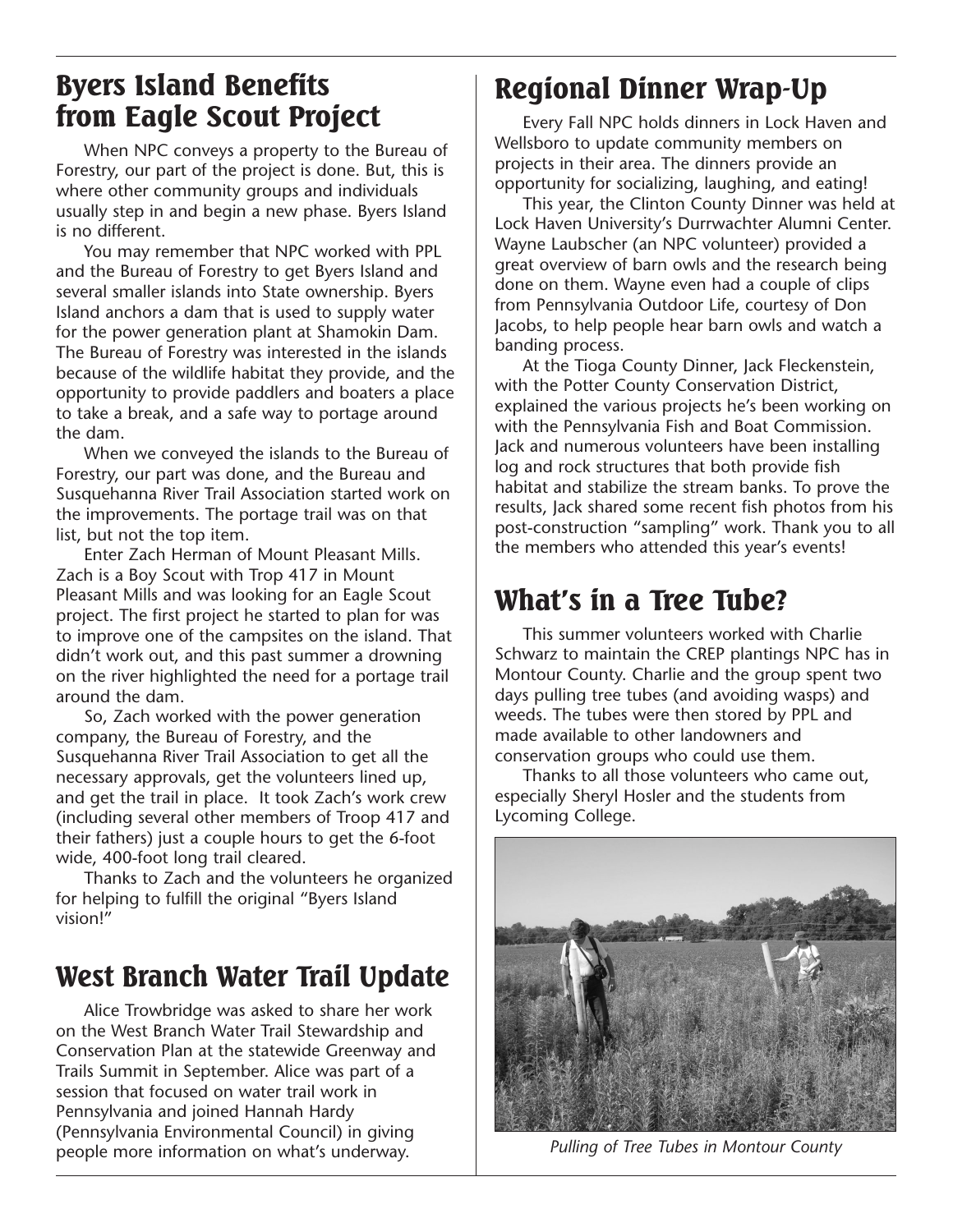### MEMBERSHIP ACTIVITY • June 1, 2008 to October 31, 2008

**CORPORATE MEMBERS** Many thanks to our corporate members for their support of NPC's mission. Please take note of those businesses which have shown they care about the future of our communities with their corporate memberships and show YOUR support to them.

> **Bald Eagle (\$2000+)** PPL Corporation/ Montour Preserve

**Osprey (\$1000-\$1999)** Montour Home Comfort Services

#### **American Kestrel (\$500- \$749)**

Jersey Shore State Bank Glenn O. Hawbaker Inc. Keystone Forging Co. Lycoming County Conservation District Lycoming County Resource Management

**Small Business (\$100- \$499)** Irion Lumber Company Ralph S. Alberts Co., Inc. Bastian Tire & Auto Centers PMF Industries Inc. Raup & Wiley, Attorneys at Law Wayne Twp. Landfill CCSWA Larson Design Group McDonald's Bald Eagle Township Clinton Co. Economic Partnership Cromaglass Corp. Lamar Advertising Mericle Commercial Real Estate Pine Creek Outfitters

**GENERAL MEMBERS BLACK BEAR (\$500- \$999)** Alan Viani & Jane Morgenstern Charles & Helen Schwarz John M. Confer Joseph Cramer Charles & Jane Darrow Leslie & Adrienne Noelk William & Kimberly Van Campen Dr. Mel & Gail Zimmerman

#### **WHITE-TAILED DEER (\$250- \$499)**

Whistle Pig Fishing Club David & Pamela Shipman Russ Kimura & Denise Hamby Mr. & Mrs. Henry Perciballi Blair & Mary Carbaugh David & Sally Craig Henry & Michelle Frey Harold & Joyce Hershberger Wayne & Connie Livingston Willem & Tamara Lubbe James & Kathleen O'Brien Dave Rockey The George I. Rodgers Family

#### **BLACK CHERRY (\$100- \$249)**

Thomas & Laurie Burkholder Ruth Rode Michael & Teri Fisher James & Cheryl Redmond Charles & Diane Plankenhorn Ron & Sondra Beach Marian Brennan Carson Brown II DDS Deborah Caulkins & Jon Bogle Susan Durrwachter Larry Entz Garth & Sue Everett Joe & Jeffrie Fiedor Charles Grieb, AIA Dr. & Mrs. Michael Gross Stephen Jaquith Susan Joshi Mr. & Mrs. Seth Keller Loyalsock Creek Watershed Paul Millinghausen Robert & Sarah Newcomb Alvin Snowiss Linda Stein Mr. & Mrs. Harry Webster III Louis Winner Jr. DDS PA

**RED OAK (\$50- \$99)** Ronald & Martina Johnson Egbert & Frances Hall Heidi Schwarz-Hosler Valerie Beggs Gerald Bride Jeffrey Burnham Ron Butler John and Rhonda Carpenter James & Maria Casale Jack & Michele Davidson Andra DeHart-Robbins John & Nancy Dunham Mary Engel John & Kay Gault James Geurts David Gilpin Joan Gingrich Gary and Carolyn Glick Daniel Glunk & Margrit Shoemaker Jerry & Marian Haag Hardy Hansen Patricia Hart & Gene Cox Rudolph Holtzman Kathie Hunter Scott & Karen Keck Jonathan Klotz Frances Kuntz Ed Lawrence & Catherine McLaughlin Charlie Lockard Harold & Shirley Loud Dr. & Mrs. Larry Lytle Robert & Ina McCormick Bob & Donna McCoy Jack & Joan McKee John & Cathy Miller Terry & Dorian Myers

**RED OAK (Cont'd.)** Michael O'Brien Suzann & Bill Parsons John Raymond Carl Schlappi Peter & Linda Schultz & Family Jim & Jen Slotterback Marie Groulx Smith Michael & Laura J. Steele Henry & Ann Street Thomas T. Taber Melanie Taormina Robert & Rose Ann Wallace Michael & Cindye Weinhold D. Richard & Shirley Wenner Jane B. Williams Andrea Young

### **SUGAR MAPLE (\$35- \$49)**

John & Carol Wagner Romey and Heather Fagnano Dennis Gilbert Frank Johnson Don & Jean O'Brien Fred Stiner, Ir. Dan & Patti Alters Dennis Ault Larry Bason VMD Robert & Joan Bauder Mitzi & Jim Burget Raymond Chernikovich Donald & Marilyn Dixon William and Cindy Ferguson Charles Hummer Sr. Mr. & Mrs. Donald King Alan Lunger Paul Martis Annette & Matthew Nuss James & Pennie Vanderlin

#### **WHITE PINE (\$25- \$34)** Alvin Binkley

Virginia Borek Molly Costello Daly & Bob Daly Russ & Christine Cowles Michael & Mary Ditchfield Dave & Lisa Engle Torrance Englert, Sr. Donald Faulkner Lois & Harry Forrest Max Geise Ken & Kathy Hakes Donovan Inch Harvey & Anne Katz Richard & Jacqueline Kaufmann Earle & Pattie Layser Lycoming Co. Pomona Grange Linda Murray Candace Nevel Wayne & Elizabeth Petro Casey Pfitzenmayer Becky Sanguedolce Cathy & Tom Shannon Susquehanna Longbeards NWTF Susquehannock Lodge

**WHITE PINE (Cont'd.)** Raymond & Virginia Thompson Wellsboro Chamber of Commerce Armine Wodehouse Chris Young

> **MEMORIALS** Bonnie Faulkner *by Chris and Sherry Dwyer*

Richard Lauchle *by Jerry & Joy Walls, George Rizzo, and George & Shirley Durrwachter*

> Paul Duck *by Rick Torsell, Merrill & Zora Carson and Tom, Marge & Jeff Duck*

Bill Hosler *by Charles & Helen Schwarz*

Gladys Lewis *by William & Kimberly Van Campen*

> **MATCHING GIFT** Merrill Lynch & Co. Foundation, Inc.

**APPLE APPEAL (Since May 31, 2008)** Charles & Helen Schwarz Kevin Drewencki Donna Poust Heidi Schwarz-Hosler Marc Killingstad Ms. Idell Ludwig Janet Kohler Dr. Robert & Loretta Coltrane Jeffrey Finke Nancy Paulhamus Sam Shaheen John Jr. and Charlotte Person Terry & Dorian Myers Mrs. Anne Donnelly Dr. David Franz Charles & Diane Plankenhorn Dr. Werner & Anna Martha Fetter Henry & Donna Stutz Lewis Magent George Farley Grace Hockenberry Dr. Stuart & Judy Olinsky Sen. Roger Madigan Dr. & Mrs. Daniel Gandy Josephine Lewis Dr. & Mrs. Robert Burns Alfred Buck James & Cynthia Mengel Bower Otter Run Fish & Game Club Gerald Bride David Gilpin Joanne Fisher Joseph Radley William & Ruth Correll Herbert Stratton

*Thank You...to all of those who continue to support the work of the Northcentral Pennsylvania Conservancy*